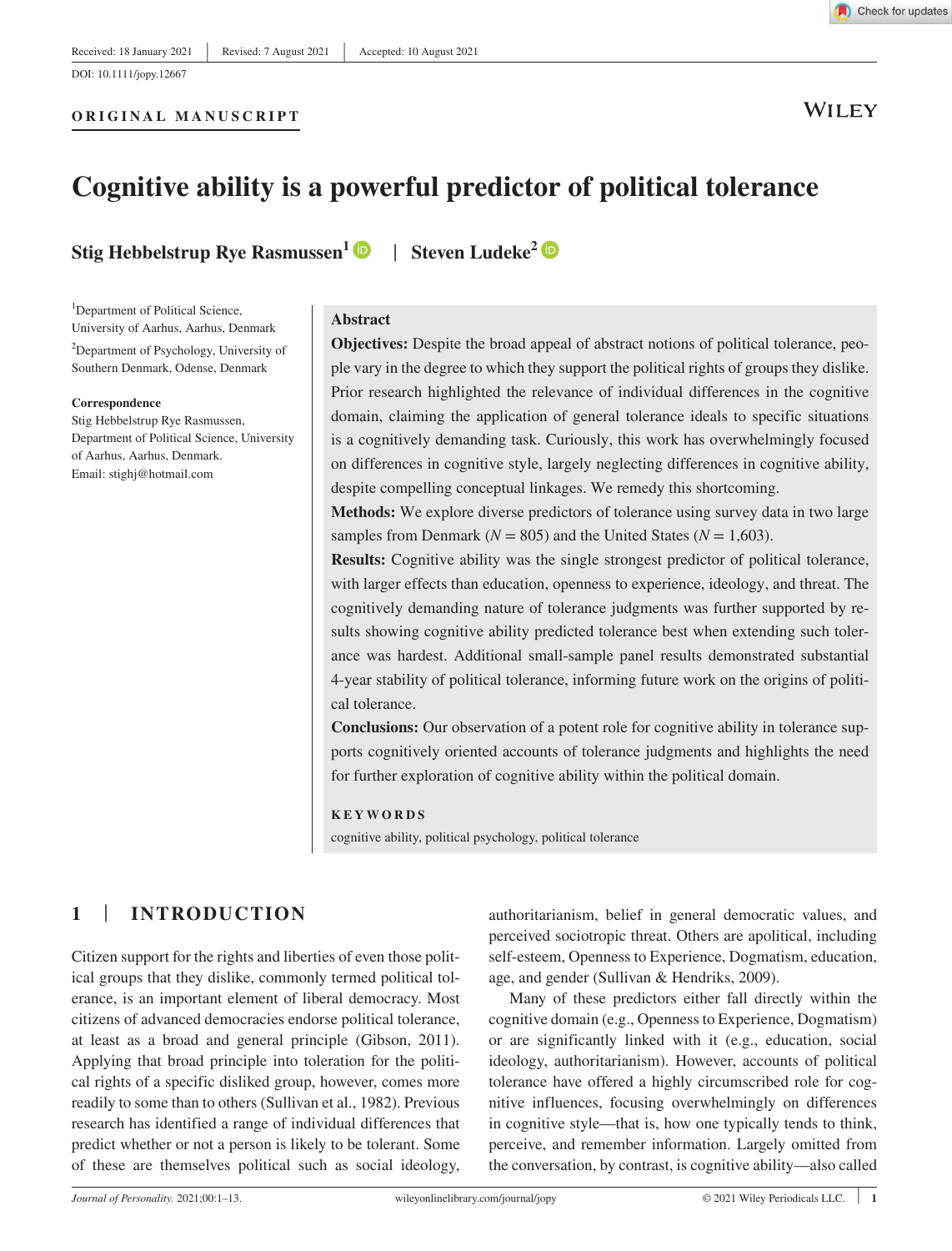intelligence, and which reflects the individuals' maximal (rather than typical) performance when understanding and solving complex problems and ideas. The lack of attention to this domain is unjustified. Cognitive ability has proven successful in the rare instances when considered as a predictor of phenomena within the political domain (e.g., Choma & Hanoch, 2017; Deary et al., 2008; Onraet et al., 2015), and we argue below that a stronger conceptual logic ties cognitive ability to political tolerance than to some other political characteristics. We remedy the deficit using two large samples  $(N = 805$  and 1,603) to explore whether and when cognitive ability predicts political tolerance. We supplement these contributions with initial work (limited by available statistical power in our panel subset) regarding the long- term stability of political tolerance, a topic that has never been explored.

## **1.1** | **Cognitive ability and tolerance**

Cognitive ability is often overlooked in studies of political characteristics. A handful of studies have connected it to social trust (Deary et al., 2008a; Schoon et al., 2010) and political participation (Deary et al., 2008b), while a larger body of literature (meta- analyzed by Onraet et al., 2015) has explored its connections to prejudice. Within the political sphere, intelligence has been incorporated most substantially into the study of ideology, where meta- analysis indicates intelligence is as potent of a predictor as any other objectively assessed psychologic characteristic (Onraet et al., 2015; Van Hiel et al., 2010). The predictive success of intelligence in these domains is noteworthy given the limited conceptual ties intelligence shares with them: It is not, for example, entirely obvious how a given view on capital gains taxes or drug policies represents a cognitive failure.

By contrast, a stronger conceptual logic connects cognitive ability and political tolerance, as shown by argumentation previously used to motivate explorations of cognitive style (McClosky, 1964; Prothro & Grigg, 1960). As noted above, citizens of advanced Western democracies nearly universally endorse high levels of *general* political tolerance (Gibson, 2011). Applying one's general political tolerance to tolerance for specific tolerance for a given disliked group can nevertheless be a cognitively demanding task— one claimed to benefit from a deliberative, careful approach to reasoning (Sniderman et al., 1989). When a citizen of an advanced Western democracy indicates low political tolerance for a specific group, then, this may represent a cognitive failure, in which the respondent failed to successfully apply a broader principle to a specific instance. Given the role of cognitive ability in facilitating complex thought (Gottfredson, 1997), high levels of cognitive ability should thus be expected to help the individual apply their general democratic principles to the specific situation of endorsing tolerance for a particular disliked group.

In characterizing intelligence as having stronger conceptual ties with tolerance than with ideology, we have hopefully identified plausible effect sizes for our association of interest. A substantial body of research has explored associations between intelligence and ideology, with a meta-analytic correlation of  $r = .20$  (Onraet et al., 2015), though this effect size is nontrivially affected by the nature and quality of the measure of both intelligence (Ludeke et al., 2017; Onraet et al., 2015) and ideology (Carl, 2014; Ludeke & Rasmussen, 2018; Onraet et al., 2015). Nevertheless, associations between intelligence and tolerance might be expected to be closer to moderate  $(r = .30)$  than modest  $(r = .10)$  and may be stronger than those observed between intelligence and ideology in the same sample.

Conceptualizing manifestations of low tolerance for a specific group as a cognitive failure may carry a further testable implication, namely that cognitive ability should not predict tolerance for all groups equally. If cognitive ability is predicting tolerance because it predicts successful application of a general principle to specific instances, its relationship with tolerance should be most evident when the test is the hardest—that is, when the group to be tolerated is comparatively extreme and generally subject to political intolerance.

## **1.2** | **Conceptualizing and measuring tolerance**

Prior research gives some grounds for evaluating the expectations outlined above, but their contribution cannot be fully evaluated without first clarifying the conceptualization and measurement of political tolerance. Assessments of group- specific tolerance, at least as operationalized within contemporary political science research, require several features (Gibson, 2013; Sullivan et al., 1982). First, questions of tolerance concern whether one thinks a group's fundamental rights (particularly pertaining to expression) should or should not be protected. This is, conceptually, not the same as asking whether one *likes* or has a positive affect for the group in question, although some psychological studies appear to treat it as such. (Studies of affective response toward groups are undoubtedly important, of course; they are simply studying something different from political tolerance as classically conceived.)

To say that questions of affect and tolerance are different is not to say they are entirely separable. The relationship between these domains in fact represents the second key element to operationalizing tolerance. Specifically, tolerance only meaningfully applies to groups that one might be motivated to restrict— that is, those one dislikes or otherwise opposes (Gibson, 2013; Sullivan et al., 1982). Table 1 illustrates this idea. Two hypothetical participants, each presented with four groups, were asked how much they (a) like the group and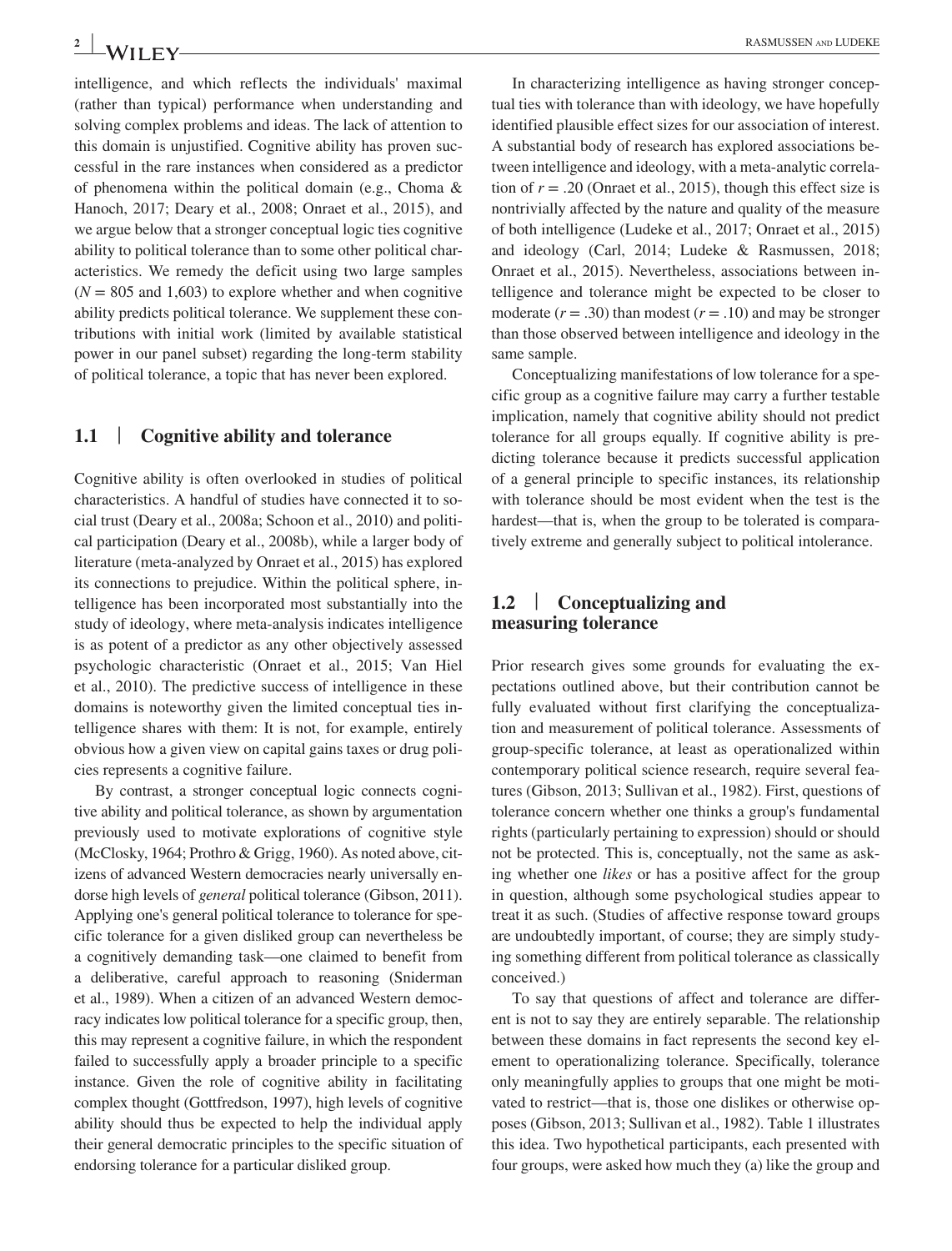**TABLE 1** Hypothetical illustration of tolerance scoring

|                              | <b>Participant 1</b> |                       | <b>Participant 2</b> |                       |  |
|------------------------------|----------------------|-----------------------|----------------------|-----------------------|--|
|                              | <b>Liking</b>        | <b>Protect rights</b> | <b>Liking</b>        | <b>Protect rights</b> |  |
| Neo-Nazis                    | $-3$                 | $-1$                  | $-3$                 |                       |  |
| Christian<br>fundamentalists | $-2$                 | $-1$                  | $-2$                 | 1                     |  |
| <b>Socialists</b>            | 3                    | 4                     | $-1$                 |                       |  |
| Communists                   | $\overline{2}$       | $\overline{4}$        | $-2$                 |                       |  |
| Total                        |                      | $-2(6)$               |                      | 4(4)                  |  |

*Note:* Hypothetical responses to liking and protect rights provided on −4 to 4 scale. The total score listed outside the parentheses represent the individual's tolerance as classically conceived: Responses regarding protecting the rights of a given group are incorporated only for those groups disliked by the individual. Simply looking at which individual is more keen to protect the rights of all listed groups (which gives the score within the parenthesis) would misidentify the individual showing more true tolerance.

(b) would protect the group's rights. Answers for each question range from −4 (greatly dislike/would not at all protect rights, respectively) to 4 (greatly like/would strongly protect rights, respectively). If tolerance were operationalized as the simple average of the "protect rights" column, we would find Participant 2 to have shown some tolerance (average  $= 1$ ), with Participant 1 showing more (average  $= 1.5$ ). But these average tolerance values are clearly misleading in the present case: Participant 1's higher average "tolerance" entirely reflects that they like (and, presumably as a result, would strongly protect the rights of) two of the groups assessed. Following conventional practice and instead of computing tolerance scores using only those groups, the respondent dislikes show that Participant 2 (still with average  $= 1$ ) is more tolerant than Participant 2 (now with average  $= -1$ ). Thus, tolerance is not merely different from liking or approval: It can only be meaningfully manifested *in the absence* of such liking or approval. $<sup>1</sup>$ </sup>

A third element related to assessing tolerance is that the frequently observed discrepancy between an individual's generalized commitments to tolerance and the tolerance they endorse for specific groups makes the assessment of tolerance a distinctively complicated task (Gibson, 2013). A once-common approach to tolerance assessment was similar to the hypothetical example we provided just above, with each participant providing tolerance ratings across a fixed set of groups. But this assessment approach is not only generally challenged (Sullivan et al., 1982) but also is particularly problematic in the context of studying the intersection of cognitive differences and tolerance. When multiple different groups are assessed, tolerance responses appear to be affected, showing comparatively limited correlations with other approaches to assessing tolerance (Gibson, 2013). These effects may themselves problematically depend in part on individual differences in preferences and cognitive capacity for consistency. In our hypothetical scenario, Participant 1 had positive feelings for a group (Communists) that they likely recognize is not always well tolerated by others. The

tolerance ratings they provide for other groups may thus depend on whether or not they have yet been presented with a group they like. These effects are plausibly stronger for some individuals than others— for example, the tolerance responses from a person prioritizing consistency may be particularly affected by this issue. The dominant approach to escaping these limitations involves assessing not a fixed set of groups but instead the individual's "least-liked" groups (Sullivan et al., 1982). However, this approach would not suffice for all research questions, including our own, in which (as discussed below) we require many individuals to respond to the same group. In such a situation, random assignment to individual groups is preferable (Petersen et al., 2011).

## **1.3** | **Prior work connecting cognitive ability to tolerance and related constructs**

No existing study has explored how intelligence connects to tolerance as just described. Recent intriguing studies focused on questions of ideologic asymmetry in prejudice have explored how intelligence predicts negative affect for one group or another (Brandt & Crawford, 2016; Ganzach & Schul, 2021). Beyond the crucial conceptual distinction noted above between liking and tolerance, however, De Keersmaecker et al. (2021) provided reasons to believe liking and tolerance will show predictably divergent relationships with intelligence. Specifically, while De Keersmaecker et al. (2021) confirmed prior observations that higher intelligence was associated with liking some groups and disliking others, they found intelligence nevertheless positively predicted the endorsement of freedom of speech for *all* groups, even those for whom intelligence negatively predicted affect. This is certainly suggestive of a positive role for intelligence in predicting tolerance, but unfortunately De Keersmaecker et al.'s (2021) analyses were limited by the second and third considerations noted above. That is, when analyzing free speech endorsement, De Keersmaecker et al. (2021) did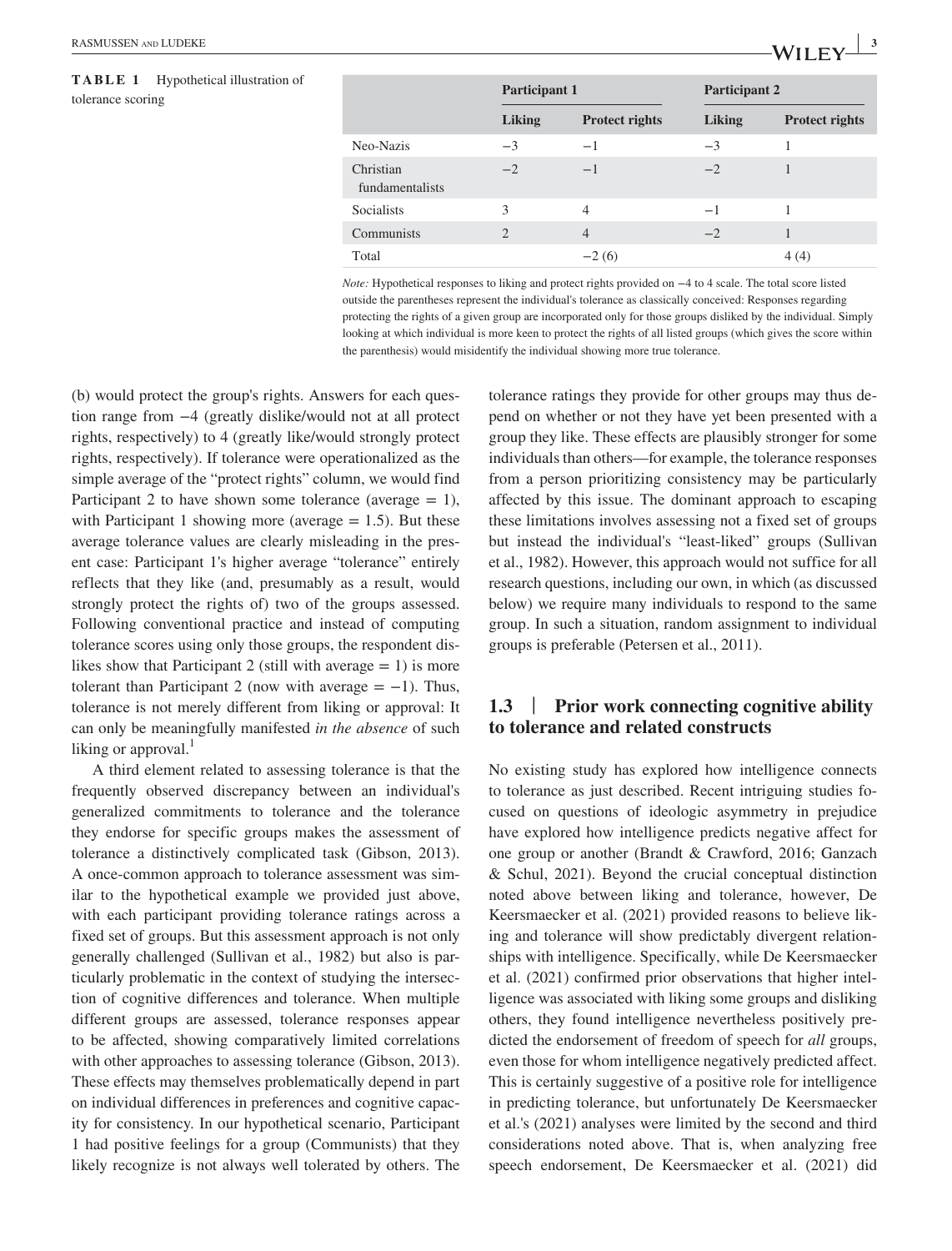not exclude responses from those who liked a given group; and they assessed attitudes regarding a number of groups simultaneously. How intelligence predicts true tolerance, and does so absent contamination from responses regarding other groups, can thus not be readily inferred from their results.

Bobo and Licari (1989) come closest to demonstrating a role for intelligence in tolerance. Although widely used in other fields, the study has been overlooked by psychological research on tolerance, perhaps reflecting that Bobo and Licari (1989) characterize their intelligence measure— the same vocabulary measure used in many other recent psychological studies— as reflecting "cognitive sophistication." Nevertheless, Bobo and Licari's (1989) results were consistent with our expectations, as they found that intelligence positively predicted political tolerance, *even* when limiting analyses to those who disliked the group in question.

Two limitations of Bobo and Licari (1989) are most germane for present purposes. First, they rely on tolerance data collected across a fixed set of groups (rather than with the favored "least-liked" or single randomly assigned group paradigms); the interpretive challenges of such data, especially in the context of cognitively oriented studies, are already discussed above. Second, Bobo and Licari (1989) do not include any measures of cognitive *style* as a covariate. Cognitive ability and cognitive style are substantially connected (DeYoung et al., 2012), and because cognitive style (as indicated by, e.g., Openness to Experience: Marcus et al., 1995) is thought to predict political tolerance, the most effective demonstration of either domain as a predictor of tolerance will include measures of both. We describe below how we remedy both of these limitations.

## **1.4** | **Other contributors to tolerance**

As indicated by the above consideration of cognitive style, effectively demonstrating a meaningful connection between intelligence and the political tolerance requires including potential confounding predictors. Intelligence has demonstrated associations with many such potential confounders, such as education, and ideology. Previous studies have found that these characteristics as well as cognitive style can predict political tolerance (Marcus et al., 1995; Sniderman, 1975; Sullivan & Hendriks, 2009; Sullivan et al., 1981), but these findings may benefit from reexamination from a study also including intelligence. Conceivably, their predictive success is more accurately attributable to their associations with intelligence.

Finally, a consistently observed contributor to political tolerance is the degree to which the group in question is viewed as threatening (Marcus et al., 1995; Stouffer, 1955; Sullivan et al., 1982). In particular, sociotropic threats— that is, collective threats aimed at society or groups, rather than

## **1.5** | **The present study**

We explore the link between intelligence and political tolerance using large samples collected for this purpose from Denmark and the United States. Within the highly studied WEIRD countries (Henrich et al., 2010), Denmark and the United States might be considered "most different" political systems (Klemmensen, Hatemi, et al., 2012): Relative to the U.S.'s ethnic fragmentation (Alesina & Glaeser, 2004), individualism (Lipset, 1996), and vertical orientation (Nelson & Shavitt, 2002), Denmark is considerably more homogeneous and horizontal, resulting in dramatic differences in policies and attitudes regarding issues such as the welfare state (Esping- Andersen, 1990). Findings that generalize across the two contexts might thus be hoped to generalize to less different contexts.

## **2** | **MATERIALS AND METHODS**

#### **2.1** | **Samples**

Both samples analyzed here were collected for the purposes of the present study.

## 2.1.1 | Denmark

Our Danish sample was selected using a registry of military draftees, which has been in operation since 2006. We drew our sample from the subset of the registry which had taken a cognitive ability test. All Danish men are required to take this assessment (except for the  $5\%$ – $15\%$  of the men exempted from the exam due to medical or other reasons; Teasdale et al., 2011), as are women who self-select into the armed forces. In April 2012, we invited 4,000 of these individuals (2,000 women) to participate in our study, using a lottery for an iPhone to incentivize participation. The response rate was 28% ( $N = 1,072$ ). Both men and women proved to be highly representative of the general population in terms of demographics and personality traits (see Supporting Information 2).

A total of 805 responders answered all questions relevant to our analysis and were not eliminated on grounds of sympathy with the rated group (described below). These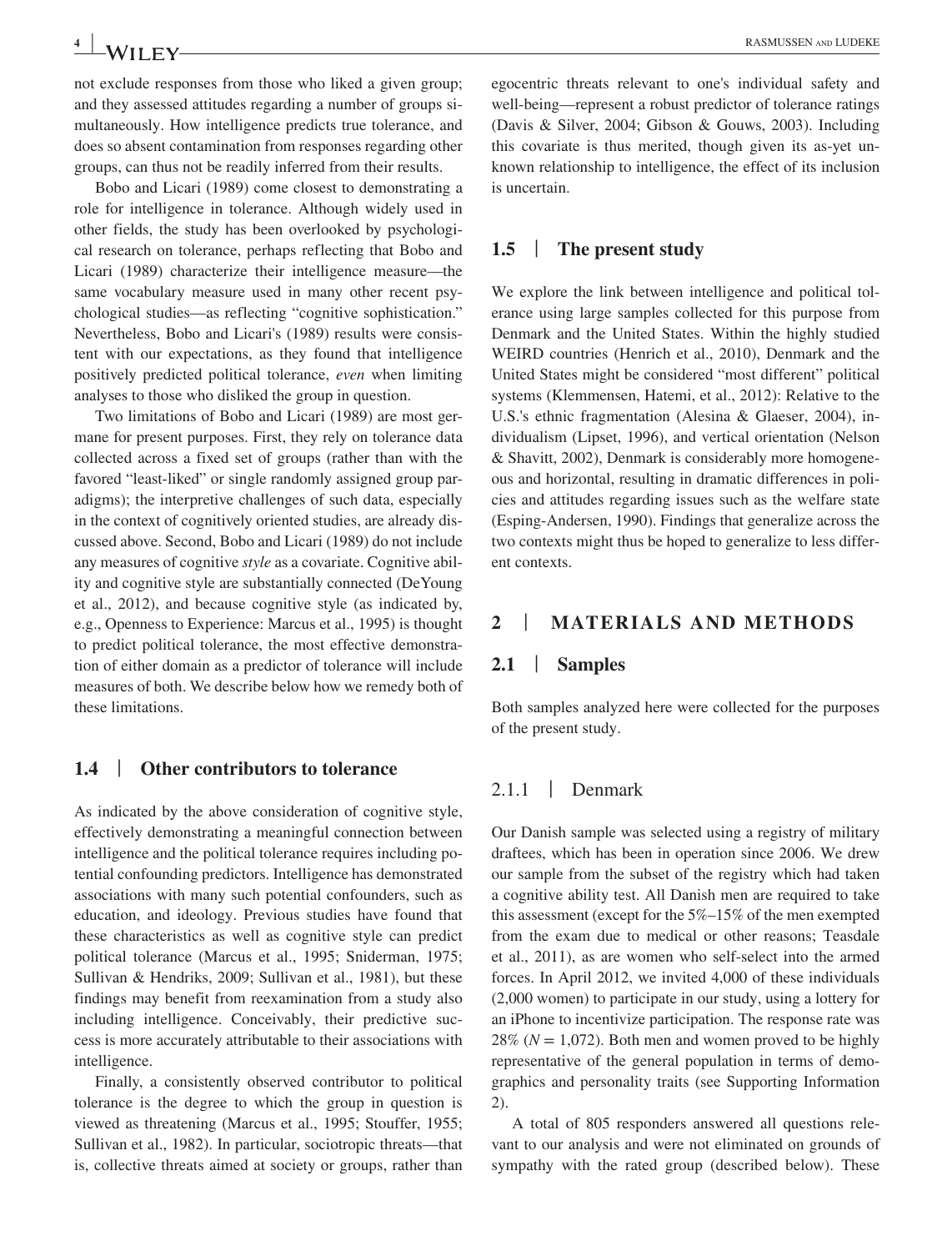individuals constitute our primary Danish sample and were additionally recontacted for a follow-up study 4 years later (February 2016). Twenty-one percentage  $(N = 170)$  of these provided full data for the key analyses at this second wave. Eighty-eight of these received a different target group compared with their first assessment, whereas 82 received the same group; after dropping individuals who did not dislike their assigned group, 78 and 75 were available from each group for analysis, respectively. Respondents rating a different target group were used to study whether intelligence also moderates the target group effect when using a withinsubject design, whereas those rating the same target group were used to study the stability of tolerance. Descriptive statistics for tolerance and sympathy in the follow-up sample can be found in Appendix S.3.5 and S.3.6 (see https:// osf.io/b9mf8/). Second- wave respondents and nonrespondents scored highly similarly on the cognitive ability measure ( $M = 0.59$ ,  $SD = 0.14$  in the full sample and  $M = 0.61$ ,  $SD = 0.13$  in those who responded).

## 2.1.2 | United States

For our American sample, 2,766 respondents completed our survey using MTurk in September and October 2014. Although MTurk samples tend to be comparatively young and left- wing (Berinsky et al., 2012; Mason & Suri, 2012), this need not have any effect on the research results presented here: For both MTurk users in particular and internet users in general, the correlation between basic psychological dispositions and political characteristics closely matches that of representative samples (Clifford et al., 2015; Vitriol et al., 2019).

## **2.2** | **Measures**

All variables except age and gender are recoded to range from 0 to 1 to make effect sizes comparable. Full question wording, descriptive statistics, and correlations between all variables appear in Supporting Information 1.

Participants from a given sample were randomly assigned to one of the two target groups. Neo-Nazis represented the more extreme group for both samples; prior work shows that they are among the most disliked and least tolerated groups (Gibson, 2008; Petersen et al., 2011). For the less extreme group, we used the Far Right in Denmark and Christian Fundamentalists in the United States; Appendix Tables S.3.4 and S.3.8 confirm that these groups are more tolerated and less disliked than Neo-Nazis in our samples. Whereas "Far Right" represents a commonly discussed political grouping in the Danish context, when creating the MTurk survey in 2014 we perceived the term to be less meaningful in an American context, and saw "Christian Fundamentalists" as the closest American equivalent (Gibson, 2008). Potential drawbacks to this choice are considered in the discussion.

For power considerations, we sought to have only two groups assessed in each sample, one more extreme and one less extreme. We sought groups who represented the same side of the ideologic spectrum so that different effects for the groups was not plausibly attributed to their representing different ideologic poles (one left and one right), given the established links between intelligence and left-wing views (Onraet et al., 2015). Selecting two right-wing (rather than left- wing) groups was preferred for much the same reason: If intelligence was more strongly predictive of tolerance for an extreme rather than a more moderate left-wing group, this might be argued to reflect effects of intelligence on ideology. Using right-wing groups thus represents a stronger test case for our hypothesis.

## 2.2.1 | Sympathy

Respondents indicate how much they liked the group in question using a 0 to 10 scale anchored by "like/dislike the group very much," with an unnumbered option for "Don't Know" in the Danish sample. Favorable responses (here, those below the midpoint), as well as noncommittal answers (the 159 Danish respondents selecting Don't Know), were excluded prior to any analyses. Among Danish respondents, 67 (out of 528) assigned to the Nazi condition and 167 (out of 544) assigned to the Far Right condition were therefore excluded. Among Americans, 46 (out of 1,072) assigned to the Nazi condition and 409 (out of 1,084) assigned to the Christian Fundamentalist condition were excluded. Changing the threshold to a lower level— requiring comparatively severe disliking— does not alter the findings regarding cognitive ability.

## 2.2.2 | Sociotropic threat

Participants then responded to our "sociotropic threat" item, in which they indicated the degree to which they perceived the group in question as representing a threat to Danish or American society, using a  $0-10$  scale anchored by "Not threatening at all" and "Very large threat," again with an unnumbered option for Don't Know.

#### 2.2.3 | Tolerance

Later in the survey, participants responded to four questions concerning political tolerance for the group in question,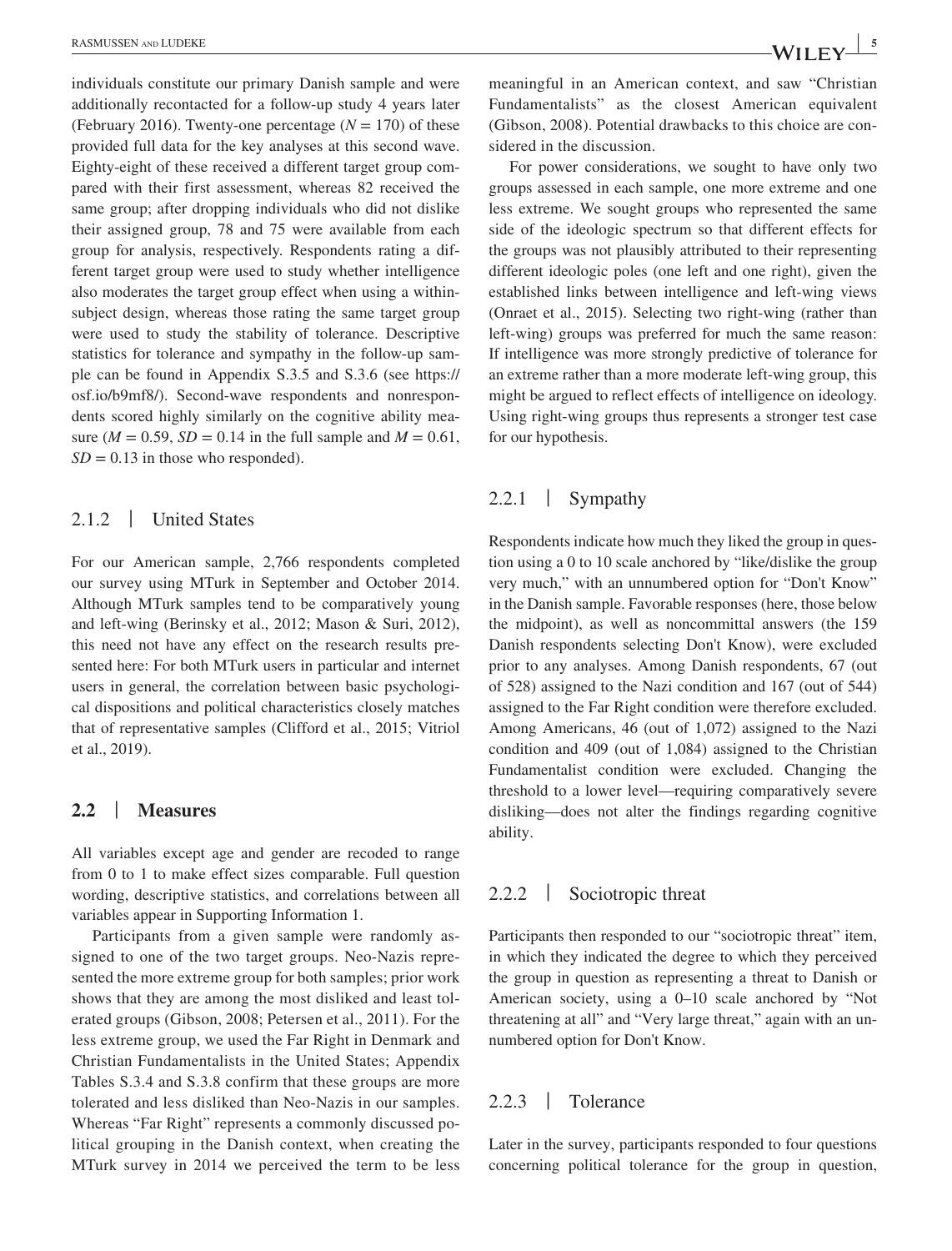taken from Petersen et al. (2011). The items assessed the participant's view of whether the group or its representatives should be allowed (a) to participate in public debates, (b) to hold demonstrations, (c) to speak at a high school, and if (d) the police ought to have better opportunities to wiretap the groups' phones (reversed). Alpha reliability of these items was 0.81/0.76 in Denmark/United States, respectively. Respondents had strongly diverging opinions on tolerance for each group: For both groups in both samples, responses at both theoretical extremes (complete tolerance and complete intolerance) were observed. This can be found in Appendix 3 in Tables S.3.3– S.3.8, where the mean and standard deviation are presented for each group separately for both sympathy and tolerance. Full descriptives based on summative scores across tolerance items are presented in Tables S.3.4 and S.3.8 for Danish and American samples, respectively.

## 2.2.4 | Intelligence

#### *Børge Priens Prøve*

The Danish Draftee Board administered the Børge Priens Prøve (BPP; Kousgaard, 2003) to the draftee sample. This 78- item test has a correlation of .82 with the full Wechsler Adult Intelligence Scale (Mortensen et al., 1989). We have access only to the composite BPP score, but a study of its four subtests demonstrated that Cronbach's alpha for the four tests, composed of verbal analogies, number sequences, letter matrices, and geometric figures, ranged from 0.72 to 0.82 (Hartmann & Teasdale, 2005).

#### *International cognitive ability resource*

MTurk participants completed the 16-item International Cognitive Ability Resource measure (Condon & Revelle, 2014). Alpha reliability was high (0.80), and strong convergent validity has been reported for the test (such as a correlation of 0.81 with the Shipley-2 measure of cognitive abilities: Condon & Revelle, 2014).

## 2.2.5 | Personality

#### *NEO five- factor inventory*

Danish participants completed the Danish version of the 60- item NEO Five- Factor Inventory (NEO FFI; Costa et al., 2003), which uses 12 items for each of the Big Five traits.

#### *Big Five inventory*

American participants completed the 44- item Big Five Inventory (BFI; John et al., 2008), which uses between 8 and 10 items for each Big Five trait. Alpha reliabilities exceeded 0.70 for all traits for both the NEO FFI and the BFI.

## 2.2.6 | Ideology

In the American sample, we used three items (alpha  $= 0.50$ ) from the American National Election Studies (ANES) measure of social ideology, which assesses attitudes toward adoption by same- sex parents, abortion, and gender equality (Feldman & Johnston, 2014). In the Danish sample, we used six items (alpha  $= 0.71$ ) drawn from Klemmensen, Hobolt et al.'s (2012) measure of social ideology on environmentalism, crime, sexual minorities, and national traditions. To facilitate identification of the direction of effects in the results, we discuss the scales as "social liberalism."

## 2.2.7 | Education

Education in the American sample is assessed using the categorization from the U.S. Census Bureau to create the continuous education variable. Reflecting both the young age of the draftees and the educational tracking employed in Denmark, we created a continuous variable that reflects the total years of education by combining two questions: One concerning schooling up to high school (which is optional in Denmark) and one concerning further education.

#### 2.2.8 | Age and gender

Information about age and gender in the Danish sample was extracted by using the respondents' Danish civil registration number. Reflecting the nature of the sampling procedure, the sample was quite young  $(M = 22.97, SD = 1.93)$  and balanced between males and females.

For the U.S. sample, self-report measures of age and gender were employed. The sample was older  $(M = 35.55,$  $SD = 11.41$ ) and slightly more females ( $M = 0.39$  for our male variable). Males are coded as 1 and females as 0 and the gender variable is in the analyses, therefore, termed "Male."

## **2.3** | **Analysis**

All models are estimated in the statistical software Mplus, version 7 using the MLR estimator that assumes multivariate normality and provides robust standard errors. We use full information maximum likelihood to deal with item nonresponse for all assessments except for sympathy, where as noted above answers of Don't Know (possible only in the Danish sample) were grounds for exclusion. This technique only requires the assumption of missing at random, that is, the missing values on the dependent variable are unrelated to the values on the dependent variable conditional on observables (Enders, 2010). All scales were created using factor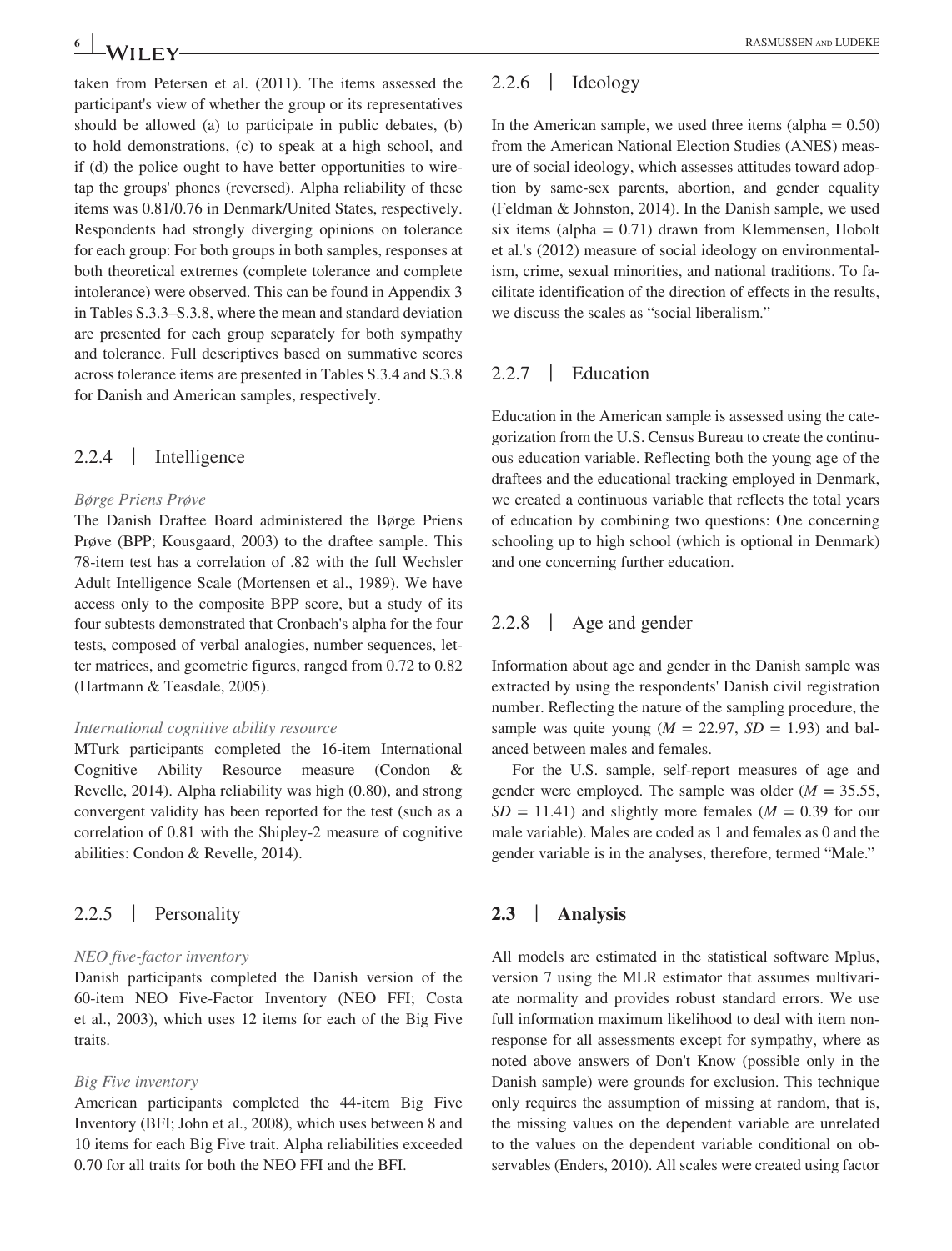scores from a series of confirmatory factor analyses (Muthén & Muthén, 2018).

If we take the meta-analytic correlation between intelligence and ideology  $(r = .20)$  as a conservative estimate of the correlation between intelligence and tolerance, then to detect effects at a significance level of .05, each sample has a power of above .999, as computed using the pwr package in R for correlations (Champely, 2020).

## **3** | **RESULTS**

## **3.1** | **Intelligence as a predictor of tolerance**

Correlational results for the core study variables are presented in Table 2. For Neo-Nazis and the Far Right, results closely align with past work: Tolerance was positively correlated with education, Openness, and left-wing ideology and negatively correlated with a threat. Tolerance for Christian Fundamentalists differed somewhat: All associations were in the same direction as for other groups, but only the correlation with education was statistically significant. Our results also align with past findings with significant associations between intelligence and ideology: The meta- analytic correlation across the two samples (all of which are presented in Table S.1.3 in Supporting Information) was  $r = .15$ , in line with if slightly smaller than what is typically observed (Onraet et al., 2015).

Of greatest interest, intelligence showed the expected positive association with tolerance (*r* values between .11 and .28, all  $p < .01$ ). Meta-analytic values across the two countries indicate intelligence correlated .27 with tolerance for Neo-Nazis and .21 for the less extreme groups (Far Right and Christian Fundamentalists).

Regression analyses (see Model A results in Table 3) show that the effect of intelligence could not be accounted for by its relationship with other variables of interest. Intelligence retained its predictive power in both the Danish (0.203,  $p = .001$ ) and the American (0.323,  $p < .001$ ) samples even when all covariates were included as predictors. This was no marginal relationship: In the pooled sample, $2$  intelligence (0.299;  $p < .001$ ) was the single-most powerful predictor of tolerance, despite the presence of a range of well-established predictors of tolerance which have their own substantial connections to intelligence.

Other results from Model A were highly comparable between samples and matched expectations, with one point worthy of note. Education was no longer a significant predictor in the Danish sample and only exerted a quite small effect in the pooled sample. Regression results in Supporting Information Table S.3.2 showed that rather than the diminished effect of education being solely attributable to any single covariate, the effect of education on tolerance shared its predictive power primarily with intelligence and social liberalism.

## **3.2** | **Moderation by group extremity**

Model B results in Table 3 confirmed our prediction regarding the particular utility of intelligence in predicting wtolerance for particularly intolerable groups.<sup>3</sup> In both the Danish and the American samples, intelligence was particularly useful for predicting tolerance of Nazis. As shown in Figure 1, the consequence is that those with greater cognitive ability were comparatively less likely to preferentially tolerate the less versus the more extreme group.

That is, those who were high in intelligence were not only likely to be more tolerant but to endorse tolerance equally, regardless of the extremity of the group in question. This moderation was substantial, with the tolerance levels from those at the lowest levels of cognitive ability more than twice as affected by the extremity of the target group than were tolerance ratings from those at the highest levels of cognitive ability.

While Figure 1 uses a between-subjects approach to show how high intelligence leads to political tolerance that is indifferent to the extremity of the group in question, Figure 2 approaches the same question using within-subjects analysis of the subset of Danish participants who also completed the follow-up assessment  $(N = 78)$  and had a different target group at the second wave. To assess whether intelligence still moderates the relationship, we use a classic diff-in-diff design (Angrist & Pischke, 2008). That is, we compare people before and after the change in the two target groups and then compare the differences before and after the change. The only addition is that we let the estimated treatment effect (diffin- diff) vary by intelligence, that is, a three- way interaction, which was significant ( $p = .019$ ). Full model output can be found in Supporting Information Table S.3.1.

## **3.3** | **Stability of tolerance**

The 75 Danish Time 2 participants who (via random assignment) had received the same target group at both assessments were used to explore the 4- year stability of tolerance. The observed stability in political tolerance between these two assessments was substantial:  $r = .67$  [0.38; 0.84] for the Far Right and 0.60 [0.38; 0.75] for the Neo- Nazis, though given the low number of participants, these estimates have wide confidence intervals.

## **4** | **DISCUSSION**

A considerable body of previous work has shown that elements within the cognitive domain contribute to political tolerance (Marcus et al., 1995; Sullivan & Hendriks, 2009; Sullivan et al., 1982). This work has, however, conceptualized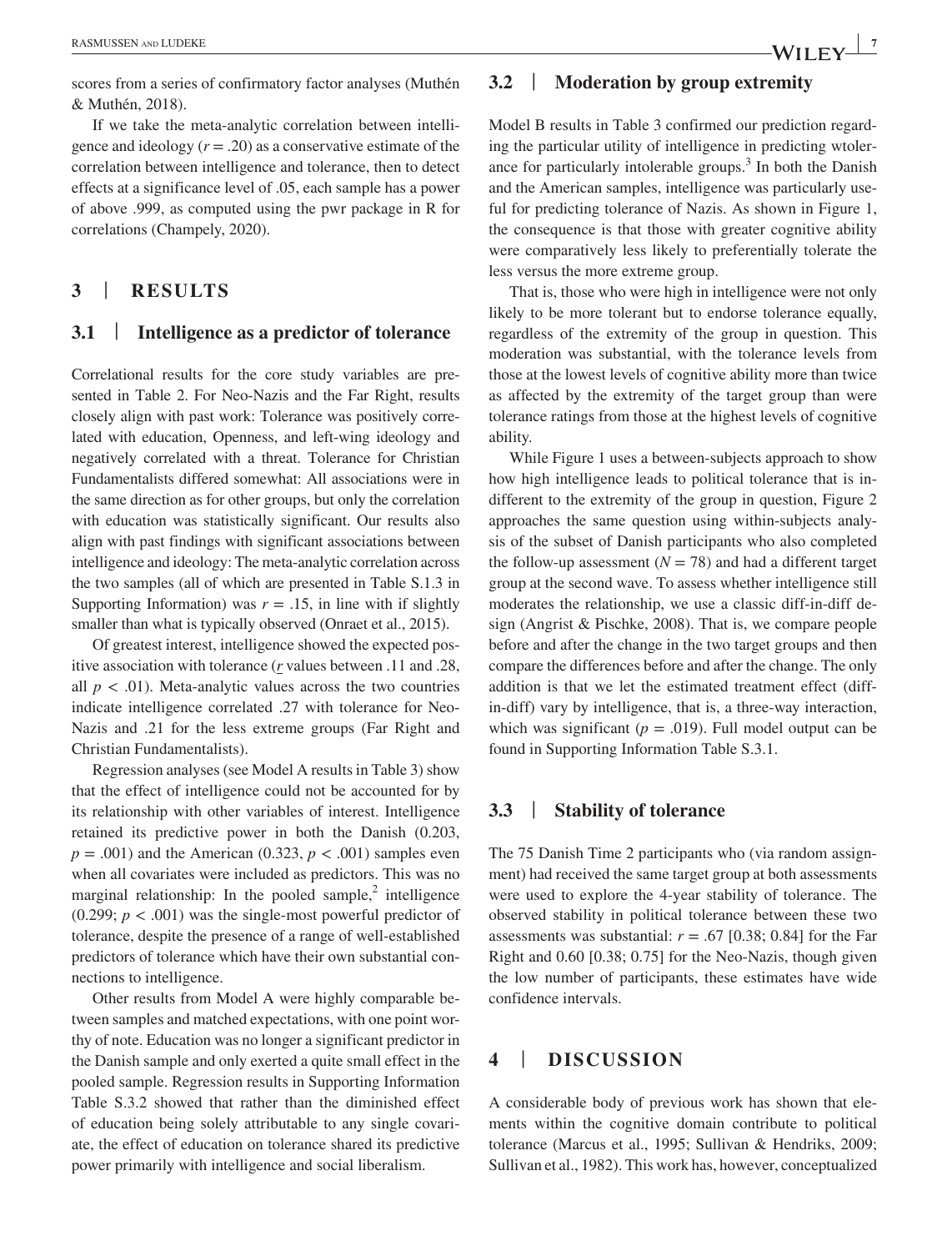|                                                     | <b>TABLE 2</b> Correlational results in U.S. and Danish samples                                                                                                                        |                             |                                 |                             |                             |                             |                             |                            |                                                                |                             |
|-----------------------------------------------------|----------------------------------------------------------------------------------------------------------------------------------------------------------------------------------------|-----------------------------|---------------------------------|-----------------------------|-----------------------------|-----------------------------|-----------------------------|----------------------------|----------------------------------------------------------------|-----------------------------|
|                                                     | Fundamentalists<br><b>Right/Christian</b><br>Tolerance Far                                                                                                                             | Neo-Nazis<br>Tolerance      | Intelligence                    | Openness                    | Education                   | liberalism<br>Social        | $\mathbf{Age}$              | Male                       | <b>Fundamentalists</b><br>Right/Christian<br><b>Threat Far</b> | Neo-Nazis<br>Threat         |
| Fundamentalists<br>Right/Christian<br>Tolerance Far |                                                                                                                                                                                        | $\overline{\phantom{a}}$    | [0.000;0.21]<br>0.11            | [0.03; 0.27]<br>0.15        | [0.14;0.32]<br>0.23         | [0.29; 0.44]<br>0.37        | $[-0.07;0.15]$<br>0.04      | $[-0.02;0.19]$<br>0.08     | $[-0.33; -0.1]$<br>$-0.22$                                     | $\overline{1}$              |
| Neo-Nazis<br>Tolerance                              |                                                                                                                                                                                        |                             | [0.19; 0.38]<br>0.28            | [0.1; 0.26]<br>0.2          | $[-0.05; 0.17]$<br>$0.07$   | [0.18; 0.35]<br>0.28        | $[-0.14;0.05]$<br>$-0.05$   | [0.14;0.32]<br>0.23        |                                                                | $[-0.42,-0.27]$<br>$-0.35$  |
| Intelligence                                        | [0.19; 0.33]<br>0.26                                                                                                                                                                   | [0.21; 0.33]<br>0.27        |                                 | [0.01;0.15]<br>0.07         | [0.18; 0.32]<br>0.26        | [0.17;0.29]<br>0.23         | $[-0.04; 0.11]$<br>0.04     | $[-0.07; 0.08]$<br>$0.01$  | $[-0.19; 0.03]$<br>$-0.08$                                     | $[-0.21; -0.04]$<br>$-0.13$ |
| Openness                                            | $[-0.02;0.13]$<br>0.05                                                                                                                                                                 | [0.02; 0.16]<br>0.09        | [0.02;0.12]<br>$0.07$           |                             | [0.07; 0.2]<br>0.14         | [0.27; 0.42]<br>0.35        | $[-0.1; 0.04]$<br>$-0.03$   | $[-0.11;0.02]$<br>$-0.04$  | $[-0.14;0.11]$<br>$-0.01$                                      | $[-0.12; 0.07]$<br>$-0.02$  |
| Education                                           | [0.08; 0.23]<br>0.15                                                                                                                                                                   | [0.06; 0.19]<br>0.13        | [0.15; 0.24]<br>0.2             | $[-0.01, 0.09]$<br>0.04     |                             | [0.2; 0.32]<br>0.26         | [0.08; 0.23]<br>0.15        | $[-0.09; 0.04]$<br>$-0.03$ | $[-0.15;0.06]$<br>$-0.04$                                      | $[-0.16; 0.07]$<br>$-0.05$  |
| Social liberalism                                   | $[-0.01; 0.18]$<br>0.09                                                                                                                                                                | [0.06; 0.19]<br>0.13        | [0.06; 0.16]<br>0.11            | [0.11; 0.21]<br>0.16        | [0.06; 0.16]<br>0.11        |                             | $[-0.1;0.03]$<br>$-0.04$    | [0.000; 0.13]<br>$0.07$    | $[-0.09; 0.11]$<br>0.02                                        | $[-0.2;0.03]$<br>$-0.1$     |
| $Age$ e                                             | $[-0.25; -0.12]$<br>$-0.18$                                                                                                                                                            | $[-0.15; 0.000]$<br>$-0.07$ | $[-0.08, 0.01]$<br>$-0.03$      | $[-0.12; -0.02]$<br>$-0.07$ | $[-0.13; -0.05]$<br>$-0.09$ | [0.09;0.19]<br>0.14         |                             | $[-0.11;0.02]$<br>$-0.05$  | $[-0.07;0.18]$<br>0.05                                         | $[-0.12; 0.07]$<br>$-0.03$  |
| Male                                                | [0.07;0.21]<br>0.13                                                                                                                                                                    | [0.15; 0.26]<br>0.2         | $\Box$<br>[0.02; 0.1]<br>$0.07$ | $[-0.05; 0.04]$<br>$-0.01$  | $[-0.11; -0.01]$<br>$-0.06$ | $[-0.16; -0.06]$<br>$-0.11$ | $[-0.03;0.07]$<br>0.02      |                            | $[-0.19; 0.01]$<br>$-0.1$                                      | $[-0.33; -0.13]$<br>$-0.23$ |
| Fundamentalists<br>Threat Far Right/<br>Christian   | $[-0.11; 0.04]$<br>$-0.04$                                                                                                                                                             |                             | $[-0.06;0.09]$<br>0.01          | [0.09; 0.24]<br>0.15        | $[-0.01; 0.14]$<br>0.06     | [0.18; 0.33]<br>0.26        | $[-0.11;0.03]$<br>$-0.04$   | $[-0.18:-0.03]$<br>$-0.11$ |                                                                |                             |
| Threat Neo-Nazis                                    |                                                                                                                                                                                        | $[-0.27; -0.15]$<br>$-0.21$ | 0.05<br>$[-0.17; -]$<br>$-0.12$ | [0.02; 0.14]<br>0.08        | $[-0.11;0.02]$<br>$-0.05$   | $[-0.14; 0.000]$<br>$-0.07$ | $[-0.21; -0.09]$<br>$-0.15$ | $[-0.25,-0.12]$<br>$-0.18$ |                                                                |                             |
|                                                     | Note: The less extreme group assessed in the Danish sample (upper right) was "Far Right." In the United States (bottom left), the corresponding group was "Christian Fundamentalists." |                             |                                 |                             |                             |                             |                             |                            |                                                                |                             |

**<sup>8</sup><sup>|</sup>**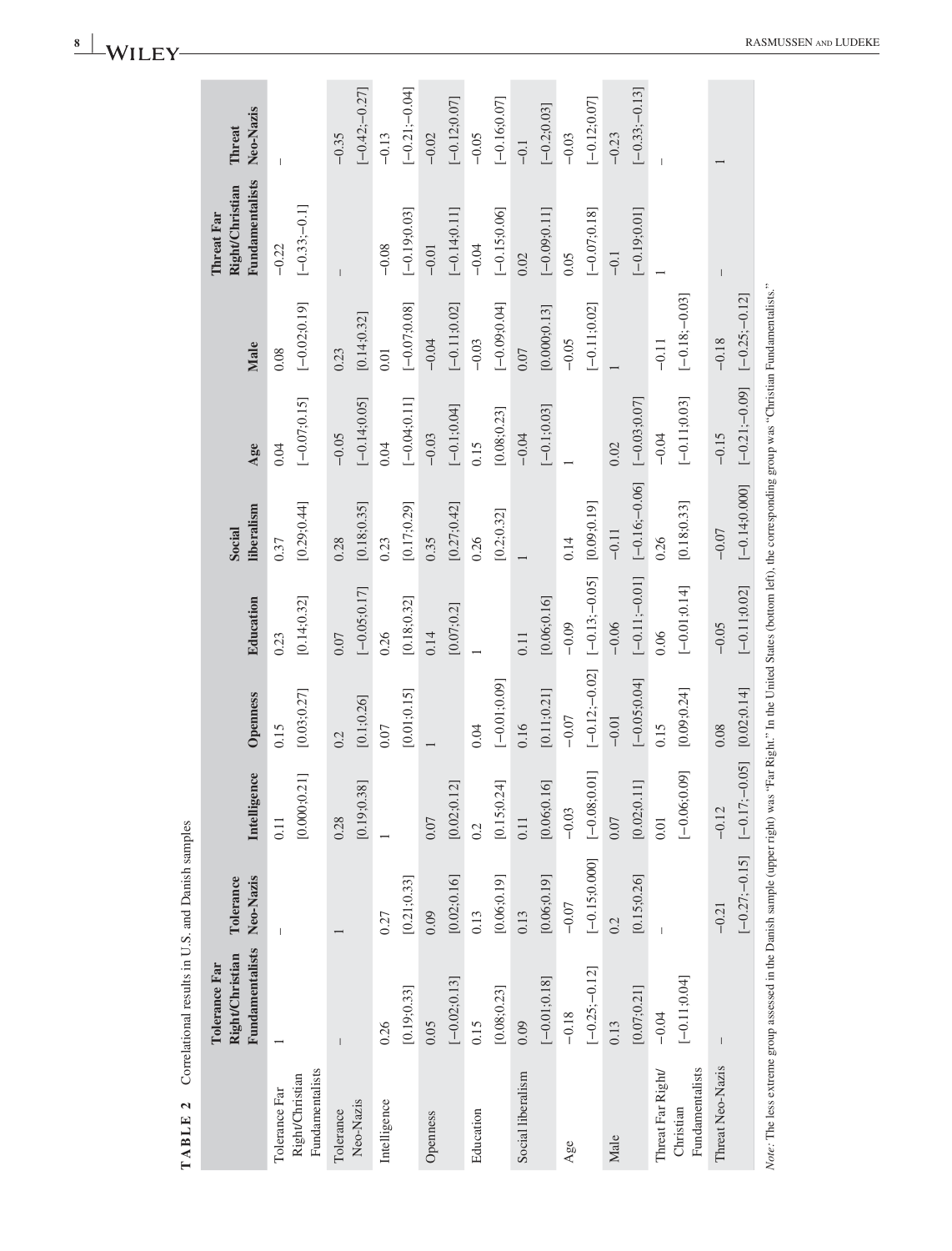**TABLE 3** Effect of cognitive ability on political tolerance in alternative model specifications

|                                    | <b>Model A</b>          |                         |                         | <b>Model B</b>          |                         |                         |
|------------------------------------|-------------------------|-------------------------|-------------------------|-------------------------|-------------------------|-------------------------|
|                                    | <b>Danish</b><br>sample | <b>U.S. sample</b>      | Pooled sample           | <b>Danish</b><br>sample | <b>U.S. sample</b>      | Pooled sample           |
| Intelligence                       | 0.203                   | 0.323                   | 0.299                   | 0.037                   | 0.241                   | 0.171                   |
|                                    | $(0.064)$ **            | $(0.037)$ **            | $(0.032)$ **            | (0.083)                 | $(0.048)$ **            | $(0.042)$ <sup>**</sup> |
| Education                          | 0.022                   | 0.105                   | 0.066                   | 0.022                   | 0.106                   | 0.068                   |
|                                    | (0.03)                  | $(0.032)$ **            | $(0.022)$ **            | (0.03)                  | $(0.032)$ **            | $(0.022)$ **            |
| Male                               | 0.057                   | 0.104                   | 0.085                   | 0.057                   | 0.105                   | 0.085                   |
|                                    | $(0.016)$ **            | $(0.015)$ <sup>**</sup> | $(0.011)$ **            | $(0.016)$ **            | $(0.015)$ <sup>**</sup> | $(0.011)$ <sup>**</sup> |
| Age                                | 0.009                   | $-0.185$                | $-0.146$                | 0.005                   | $-0.187$                | $-0.148$                |
|                                    | (0.059)                 | $(0.038)$ **            | $(0.031)$ **            | (0.059)                 | $(0.038)$ **            | $(0.031)$ **            |
| Target group                       | $-0.145$                | $-0.233$                | $-0.195$                | $-0.327$                | $-0.31$                 | $-0.321$                |
|                                    | $(0.016)$ **            | $(0.015)$ <sup>**</sup> | $(0.011)$ <sup>**</sup> | $(0.074)$ **            | $(0.043)$ **            | $(0.037)$ **            |
| <b>Openness</b>                    | 0.111                   | 0.088                   | 0.11                    | 0.111                   | 0.086                   | 0.109                   |
|                                    | $(0.046)^*$             | $(0.044)^*$             | $(0.032)$ **            | $(0.045)^*$             | $(0.044)^*$             | $(0.032)$ **            |
| Threat                             | $-0.196$                | $-0.138$                | $-0.15$                 | $-0.193$                | $-0.135$                | $-0.148$                |
|                                    | $(0.027)$ **            | $(0.025)$ **            | $(0.018)$ **            | $(0.026)$ **            | $(0.025)$ **            | $(0.018)$ **            |
| Social liberalism                  | 0.277                   | 0.174                   | 0.206                   | 0.273                   | 0.171                   | 0.202                   |
|                                    | $(0.041)$ **            | $(0.037)$ **            | $(0.027)$ **            | $(0.041)$ **            | $(0.037)$ **            | $(0.027)$ **            |
| Target group $\times$ intelligence |                         |                         |                         | 0.308                   | 0.143                   | 0.224                   |
|                                    |                         |                         |                         | $(0.119)$ <sup>**</sup> | $(0.07)^*$              | $(0.061)$ **            |

*Note:* Unstandardized estimates and SEs for model predicting political tolerance. In Supporting Information 2 (Table S.4.1), the same models are presented using standardized regression coefficients.

 $**p* < .05; ***p* < .01$ .



**FIGURE 1** Marginal Effect of Target Group Extremity on Political Tolerance. Negative *y* axis values indicate that the more extreme group (Nazis) received lower tolerance ratings than did the less extreme groups (Far Right and Christian Fundamentalists). The positive slope shows that group extremity was (substantially) less predictive of differences in tolerance among respondents with higher intelligence scores. 95% confidence bands are shown. In Supporting Information 3 (Figure S.3.1), we also illustrate the moderating effect of intelligence using predicted values separately for the two groups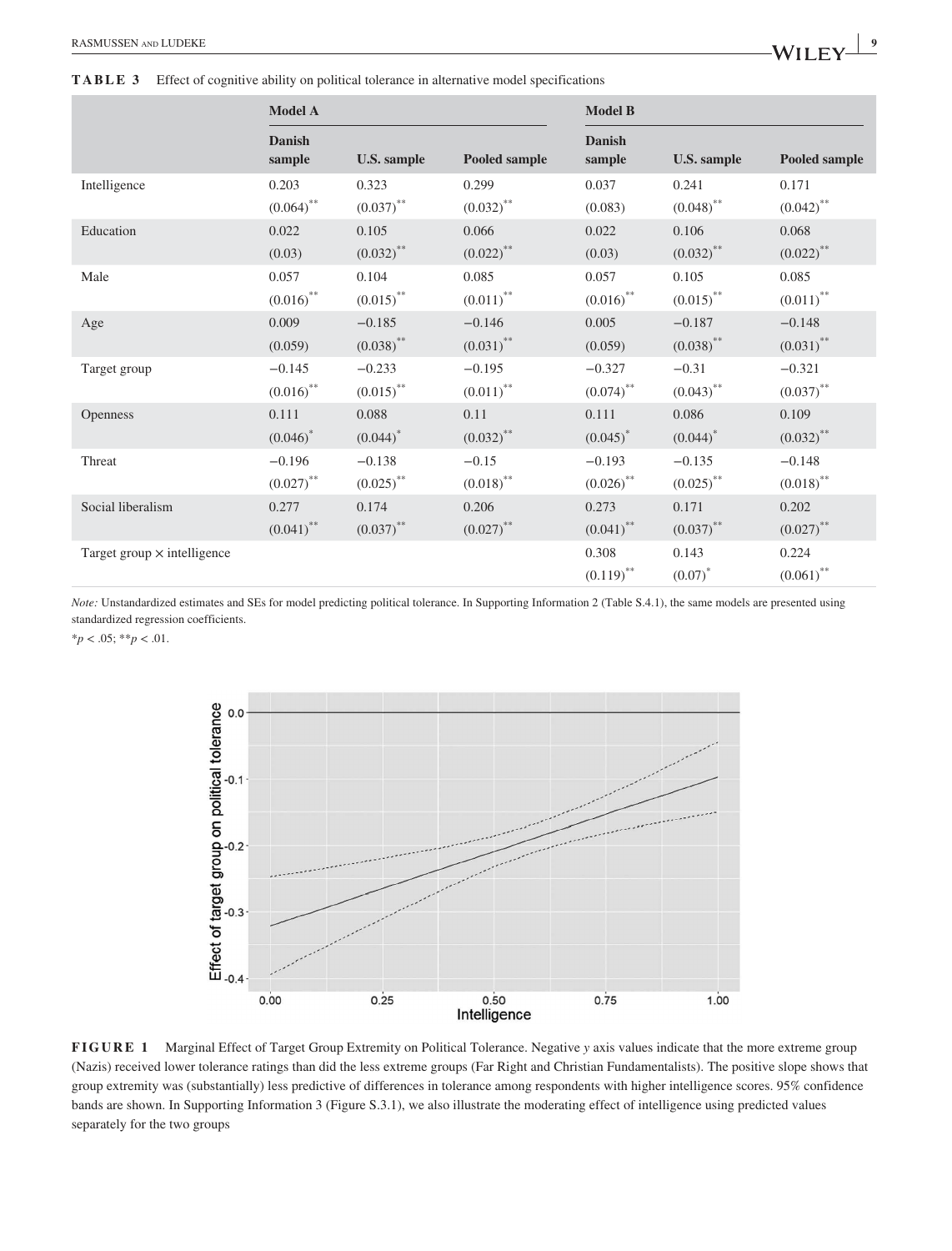

**FIGURE 2** Marginal effect of target group on political tolerance among subset of Danish participants rating both groups (*N* = 78). Figure shows how respondents assessing both target groups at different time points (*N* = 78 Danes) and only showed different tolerance ratings for the groups when they scored lower in intelligence (formal analyses conducted via a difference- in- difference model using intelligence as a continuous variable, *p* = .019; see text and Table S.3.1). Results show 95% confidence bands around each estimate

the link as exclusively concerning elements of cognitive style. The present results suggest that in omitting cognitive ability, previous research has missed half of the story. Indeed, it may even be the more important half: In the pooled sample, the effects of cognitive ability were larger than that of any other predictor, with effects that were five times larger than that of education and roughly three times larger than that of Openness. The magnitude of the relationship is not merely noteworthy relative to predictors of political tolerance but also relative to other political correlates of cognitive ability. A substantial body of work highlighting intelligence as an important predictor of ideology (Onraet et al., 2015), but we found intelligence correlated with tolerance for the most extreme group nearly twice as much as with ideology.

The importance of these results extends beyond identifying an overlooked and comparatively large predictor of tolerance. They also help to reevaluate previously established predictors. Of greatest interest is the fact that even though education is one of the more commonly discussed putative contributors to tolerance (Sniderman et al., 1989; Sullivan & Hendriks, 2009), its associations were quite muted in our pooled sample and insignificant in the Danish sample.

We suggest that these results are not overly attributable to idiosyncratic features of our study design. For example, although the effects of personality traits are often understated due to the use of abbreviated measures (Bakker & Lelkes, 2018), our measures of Openness had 10–12 items compared with the 10 Openness items used in the long-form assessment studied by Bakker and Lelkes (2018). Of potentially greater concern is the comparatively young age of respondents in the Danish sample: With a mean age of 23, this plausibly reduced our ability to detect the full effect of education on tolerance. Nevertheless, even within the considerably older American sample (mean age  $= 36$ ), the effect of education was still only a third of the effect of intelligence.

Of particular interest is that, as hypothesized, the association between cognitive ability and political tolerance was not indifferent to the target group. Instead, cognitive ability predicted the greatest degree of tolerance when that tolerance was most challenging— that is, when respondents were rating the extreme group (Nazis) rather than the more readily tolerated groups (the far right and religious fundamentalists). This held both when comparing between participants responding to different groups as well as within the subset of Danish participants who, via the follow- up study, had responded to both groups. This finding is broadly supportive of cognitively oriented accounts of political tolerance. Here, exhibiting specific political tolerance for individual groups is taken to represent a cognitively challenging task; successful performance of the task takes the form of applying one's abstract and generalized ideals regarding tolerance to a specific disliked group. The more intelligent members of these samples were more consistent in their tolerance levels between the groups, matching expectations that these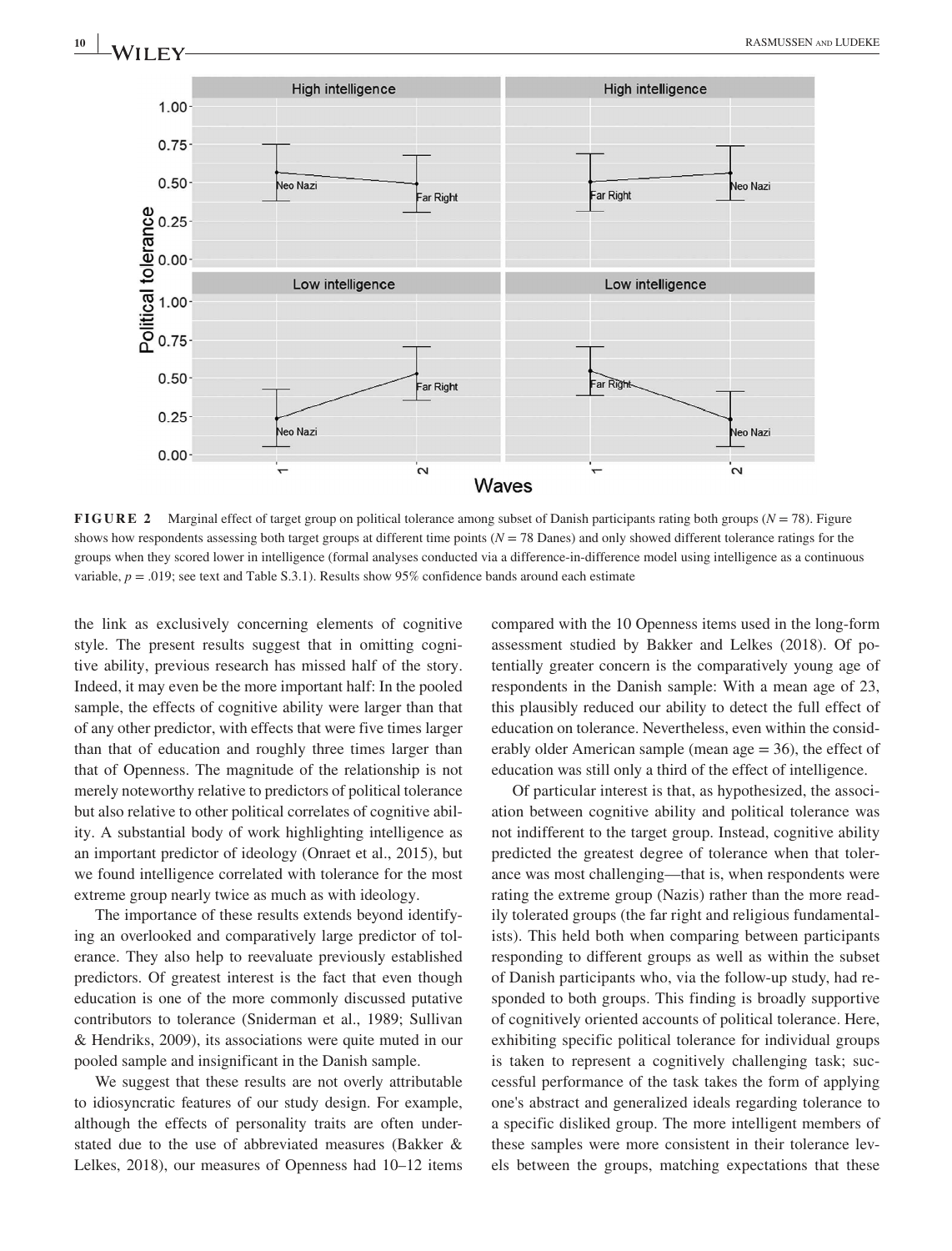individuals would engage in more principled reasoning when providing tolerance ratings.

Future work should improve on our own for any further explorations of the effect of group extremity on tolerance judgements. First, Christian Fundamentalists may have been a poor target group to select as equivalent to the Danish Far Right. Christian Fundamentalists received quite high tolerance ratings, and the correlations between those tolerance ratings and various predictors were (unlike for Neo-Nazis and the Far Right) not statistically significant, even if coefficients were still in the same direction and occasionally just missing significance (e.g.,  $p = .056$  with ideology). Because Christian Fundamentalists represent a comparatively established and relatively mainstream force in the United States, it may be that they are perceived differently than more extreme and less- established groups, about whom questions of police surveillance and the prohibition of demonstrations are more commonly raised.

Future work should also explore whether these findings hold equally for other right- wing groups and for leftwing groups as well. Results from Bobo and Licari (1989), though limited by considerations noted in the introduction, indicate that it might well be expected to: intelligence positively predicted tolerance for both left-wing and right-wing groups. Similarly, De Keersmaecker et al. (2021) observed intelligence to predict support for freedom of speech for groups across the ideological spectrum. Still, further study using contemporary measurement of true political tolerance is warranted to verify the association between intelligence and tolerance across groups of various ideological persuasions.

A final noteworthy result concerned the apparent stability of tolerance. Among our limited subset of respondents who repeated two assessments, we found substantial stability in ratings provided for the same target group. This is the first longitudinal exploration of tolerance that we are aware of, though the results must be considered exploratory, given the modest sample size for this analysis.

Still, the apparent stability of tolerance ratings highlights the question of precisely how (and, relatedly, when) cognitive ability affects tolerance. Does cognitive ability affect political tolerance ratings in a comparatively proximate manner, affecting the deliberations made by participants at the time of survey completion? Or do these affects accumulate over time, such that cognitive ability affected respondent views on tolerance (and their tendencies to apply that tolerance equally to different groups) long before they completed our survey? The present data do not readily permit differentiation between these alternatives, but future work might do so by attempting to interfere with the respondent's ability to think via cognitive load or intoxication. To the extent that political tolerance represents a highly stable trait, we might expect such temporary cognitive impairments to have little

effect on political tolerance judgments, which would indicate the effects of intelligence on tolerance were likely longlasting rather than fleeting developments occurring at the time of survey completion.<sup>4</sup> Given the societal importance of political tolerance, and the apparently substantial role intelligence plays in influencing that tolerance, we hope that these and similar investigations will be pursued.

#### **ACKNOWLEDGMENTS**

The authors thank Asbjoern Sonne Norgaard, Robert Klemmensen, and Michael Bang Petersen for their valuable feedback on earlier versions of this manuscript and Yoav Ganzach for many insightful and improving comments during the review process. At the time of data collection, the authors' institutions did not offer review for study designs of the present form, so no IRB approval was sought or received. The research was not preregistered.

#### **CONFLICT OF INTEREST**

The authors have no conflicts of interest to report.

#### **ETHICS APPROVAL STATEMENT**

The data will be reported in an anonymized version such that it will not be possible to identify any individuals in the sample.

#### **AUTHOR CONTRIBUTIONS**

Stig Hebbelstrup Rye Rasmussen: Writing-Original Draft Preparation, Data Analysis, Conceptualization; Steven Ludeke: Writing-Original Draft Preparation, Conceptualization; Both authors: Writing-Review & Editing.

#### **ORCID**

*Stig Hebbelstrup Rye Rasmussen* https://orcid. org/0000-0002-7067-847X *Steven Ludeke* https://orcid.org/0000-0002-5899-893X

## **ENDNOTES**

- <sup>1</sup> For this reason, information about whether one likes or sympathizes with a given group is utilized as a restrictive condition in political tolerance research (Gibson, 2013; Sullivan et al., 1982) rather than as a covariate.
- <sup>2</sup> For the combined regression results, we use a multiple group approach in Mplus, where we constrain the regression coefficients to be equal across the two groups but let the variance vary across groups.
- <sup>3</sup> In Supporting Information 3, Table S.3.9, we also show that the moderating effect of intelligence is robust to the inclusions of interactions with education, Openness, and Social Liberalism.
- 4 Some work has suggested that even highly stable traits such as sociopolitical attitudes can be affected by situational manipulations of cognitive ability such as via distractions or intoxicants (Eidelman et al., 2012). However, these claims are based on problematically small samples and have not replicated (Yilmaz & Adil Saribay, 2016).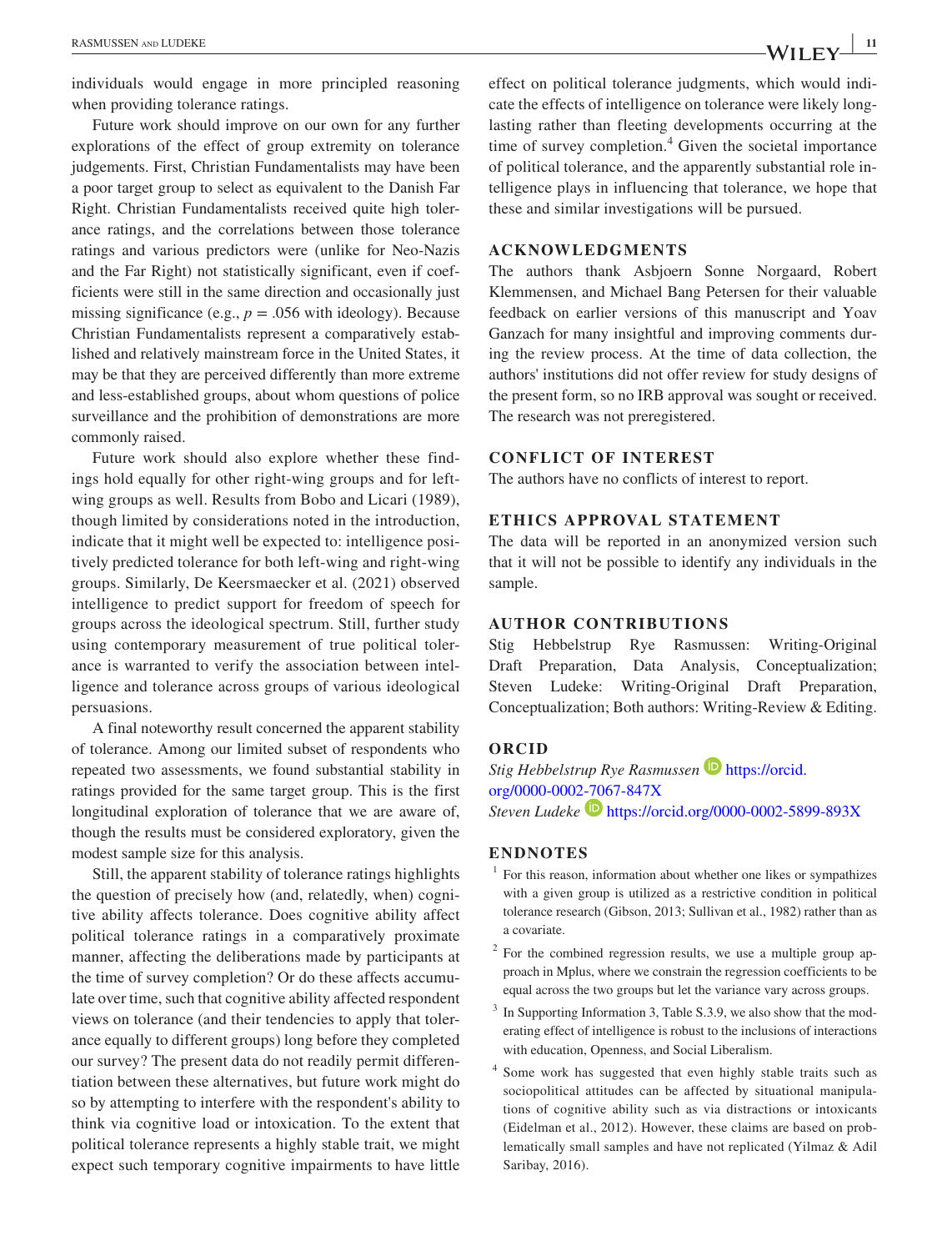# **<sup>12</sup><sup>|</sup>**

## **REFERENCES**

- Alesina, A., & Glaeser, E. L. (2004). *Fighting poverty in the United States and Europe: A world of difference*. Oxford University Press.
- Angrist, J. D., & Pischke, J.-S. (2008). *Mostly harmless econometrics: An empiricist's companion*. Princeton University Press.
- Bakker, B. N., & Lelkes, Y. (2018). Selling ourselves short? How abbreviated measures of personality change the way think about personality and politics. *The Journal of Politics*, *80*(4), 1311– 1325.
- Berinsky, A. J., Huber, G. A., & Lenz, G. S. (2012). Evaluating online labor markets for experimental research: Amazon.com's Mechanical Turk. *Political Analysis*, *20*(3), 351– 368. https://doi.org/10.1093/ pan/mpr057
- Bobo, L., & Licari, F. C. (1989). Education and political tolerance: Testing the effects of cognitive sophistication and target group affect. *Public Opinion Quarterly*, *53*(3), 285. https://doi. org/10.1086/269154
- Brandt, M. J., & Crawford, J. T. (2016). Answering unresolved questions about the relationship between cognitive ability and prejudice. *Social Psychological and Personality Science*, 7(8), 884–892. https://doi.org/10.1177/1948550616660592
- Carl, N. (2014). Verbal intelligence is correlated with socially and economically liberal beliefs. *Intelligence*, 44, 142-148. https://doi. org/10.1016/j.intell.2014.03.005
- Champely, S. (2020). *pwr: Basic functions for power analysis. R package version 1.3-0*. https://cran.r-project.org/package=pwr
- Choma, B. L., & Hanoch, Y. (2017). Cognitive ability and authoritarianism: Understanding support for Trump and Clinton. *Personality and Individual Differences*, *106*, 287– 291. https://doi.org/10.1016/j. paid.2016.10.054
- Clifford, S., Jewell, R. M., & Waggoner, P. D. (2015). Are samples drawn from Mechanical Turk valid for research on political ideology? *Research & Politics*, 2(4), 1-9. https://doi.org/10.1177/20531 68015 622072
- Condon, D. M., & Revelle, W. (2014). The international cognitive ability resource: Development and initial validation of a publicdomain measure. *Intelligence*, 43, 52-64. https://doi.org/10.1016/j. intell.2014.01.004
- Costa, P. T., McCrae, R. R., Hansen, H. S., Mortensen, E. L., & Schiøtz, H. K. (2003). NEO PI-R, manual-Klinisk. *Dansk Psykologisk Forlag*, *1*, 1– 183.
- Davis, D. W., & Silver, B. D. (2004). Civil liberties vs. security: Public opinion in the context of the terrorist attacks on America. *American Journal of Political Science*,  $48(1)$ , 28-46.
- De Keersmaecker, J., Van Hiel, A., & Roets, A. (2021). Disliked but free to speak: Cognitive ability is related to supporting freedom of speech for groups across the ideological spectrum. *Social Psychological*  and Personality Science, 12(1), 34-41. https://doi.org/10.31234/osf. io/b7kty
- Deary, I. J., Batty, G. D., & Gale, C. R. (2008a). Bright children become enlightened adults. *Psychological Science*, 19(1), 1–6. https://doi. org/10.1111/j.1467-9280.2008.02036.x
- Deary, I. J., Batty, G. D., & Gale, C. R. (2008b). Childhood intelligence predicts voter turnout, voting preferences, and political involvement in adulthood: The 1970 British Cohort Study. *Intelligence*, *36*(6), 548– 555. https://doi.org/10.1016/j.intell.2008.09.001
- DeYoung, C. G., Grazioplene, R. G., & Peterson, J. B. (2012). From madness to genius: The Openness/Intellect trait domain as a paradoxical simplex. *Journal of Research in Personality*,  $46(1)$ , 63-78. https://doi.org/10.1016/j.jrp.2011.12.003
- Eidelman, S., Crandall, C. S., Goodman, J. A., & Blanchar, J. C. (2012). Low- effort thought promotes political conservatism. *Personality & Social Psychology Bulletin*, *38*(6), 808– 820. https://doi. org/10.1177/0146167212439213
- Enders, C. K. (2010). *Applied missing data analysis*. Guilford Press.
- Esping- Andersen, G. (1990). *The three worlds of welfare capitalism*. Polity Press.
- Feldman, S., & Johnston, C. (2014). Understanding the determinants of political ideology: Implications of structural complexity. *Political Psychology*, *35*, 337– 358. https://doi.org/10.1111/pops.12055
- Ganzach, Y., & Schul, Y. (2021). Partisan ideological attitudes: Liberals are tolerant; the intelligent are intolerant. *Journal of Personality and Social Psychology*, *120*(6), 1551– 1566. https://doi.org/10.1037/ pspi0000324
- Gibson, J. L. (2008). Intolerance and political repression in the United States: A half century after McCarthyism. *American*  Journal of Political Science, 52(1), 96-108. https://doi. org/10.1111/j.1540-5907.2007.00301.x
- Gibson, J. L. (2011, June). Political intolerance in the context of democratic theory. In R. J. Dalton & H- D. Klingemann (Eds.), *The Oxford handbook of political behavior* (pp. 1–21). Oxford University Press. https://doi.org/10.1093/oxfordhb/9780199270125.003.0017
- Gibson, J. L. (2013). Measuring political tolerance and general support for pro- civil liberties policies. *Public Opinion Quarterly*, *77*(S1), 45– 68. https://doi.org/10.1093/poq/nfs073
- Gibson, J. L., & Gouws, A. (2003). *Overcoming intolerance in South Africa: Experiments in democratic persuasion*. Cambridge University Press.
- Gottfredson, L. S. (1997). Why g matters: The complexity of everyday life. *Intelligence*, 24, 79-132. https://doi.org/10.1016/S0160 - 2896(97)90014 - 3
- Hartmann, P. V. W., & Teasdale, T. W. (2005). Spearman's "Law of Diminishing Returns" and the role of test reliability investigated in a large sample of Danish military draftees. *Personality and Individual Differences*, *39*(7), 1193– 1203. https://doi.org/10.1016/j. paid.2005.03.017
- Henrich, J., Heine, S. J., & Norenzayan, A. (2010). The weirdest people in the world? *The Behavioral and Brain Sciences*,  $33(2-3)$ , 1-23. https://doi.org/10.1017/S0140525X0999152X
- John, O. P., Naumann, L. P., & Soto, C. J. (2008). Paradigm shift to the integrative Big Five trait taxonomy: History, measurement, and conceptual issues. In O. P. John, R. W. Robins, & L. A. Pervin (Eds.), *Handbook of personality: Theory and research* (3rd ed., pp. 114–158). Guilford Press. https://doi.org/10.1016/S0191-8869(97)81000-8
- Klemmensen, R., Hatemi, P. K., Hobolt, S. B., Skytthe, A., & Nørgaard, A. S. (2012). Heritability in political interest and efficacy across cultures: Denmark and the United States. *Twin Research and Human Genetics: The Official Journal of the International Society for Twin Studies*, *15*(1), 15–20. https://doi.org/10.1375/twin.15.1.15
- Klemmensen, R., Hobolt, S. B., Dinesen, P. T., Skytthe, A., & Nørgaard, A. S. (2012). The Danish political twin study: Political traits in Danish twins and the general population. *Twin Research and Human Genetics*, *15*(1), 74– 78. https://doi.org/10.1375/twin.15.1.74
- Kousgaard, E. (2003). *50 år med intelligensprøven BPP*. Forsvarsakademiet: Institut for militærpsykologi.
- Lipset, S. M. (1996). *American exceptionalism: A double- edged sword*. W. W. Norton.
- Ludeke, S. G., & Rasmussen, S. H. R. (2018). Different political systems suppress or facilitate the impact of intelligence on how you vote: A